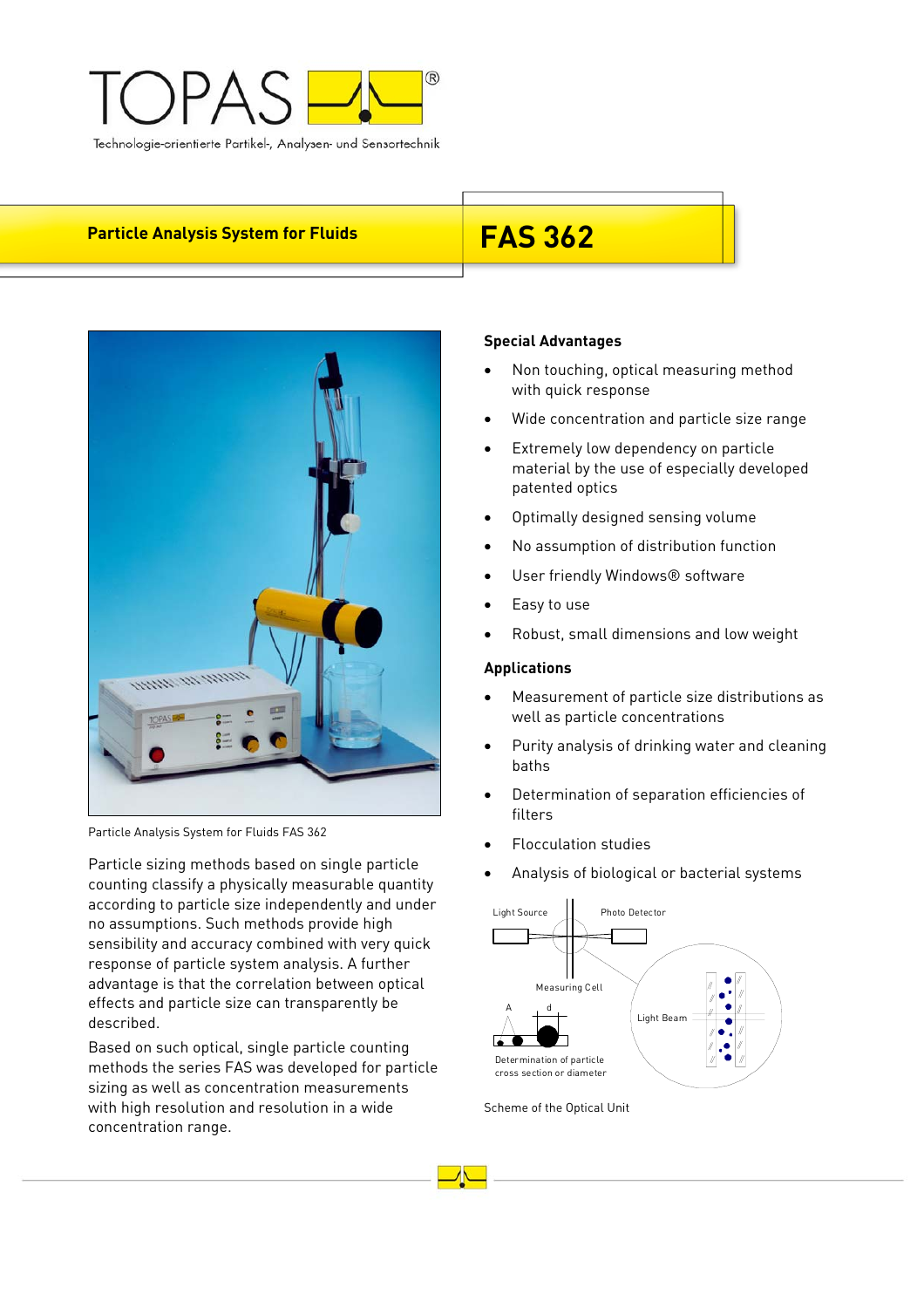## **Principle**

#### **Principle**

The measuring instrument of the series FAS can be divided into two main components: the sensor and the signal processing unit.

The sensor is mounted separately and contains the optical measuring setup (light source, measuring cell, photo detector and amplifier) and a sample unit with glass vessel, stirrer and a magnetic valve for sample flow control.

For the series FAS, the physical effect is used where an illuminated particle will cause a definite light extinction (blockage) corresponding to its cross section and size, respectively. For this, the particle system is continuously streaming through a sensing zone inside a measuring cell.

Particle concentration and measuring volume must be in such a relation that with high probability, the sensing zone contains only one particle at any time. Electrical pulses of the photo detector caused by single particles are amplified and classified by their height into different channels.



#### Signal Processing

The signal processing unit performs data sampling as well as reduction and the data transfer to the host computer connected by a serial RS232 interface.

Based on the calibration function, the representation of the particle size distribution with different weights (number, surface area, volume, mass) and their integral parameter describing is possible.

## **Options**

For high accuracy measurement of particle concentration it is necessary to know the analysed volume very exactly.

For this purpose a new feature has been added to the PASWin software package where the user can connect a micro balance to an additional serial interface at the host computer. The micro balance will be read out during the measurement in order to obtain the precise mass flow through the sensor.





FAS 362 with micro balance

FAS 362 with pump

The Particle Analysis System for Fluids FAS 362 can also be used for measurements requiring continuous sampling. An optional pump is switched on automatically by the Topas Particle Analyzer Software PASWin.

#### **Sampling unit**

The sampling unit is characterized by its simple design and can be handled and cleaned easily. The area of the surface that is covered by the sample liquid is small compared to the sample volume which minimizes its effect as a source of errors.

The adjustable and connectable stirrer ensures that the sample liquid is homogeneous.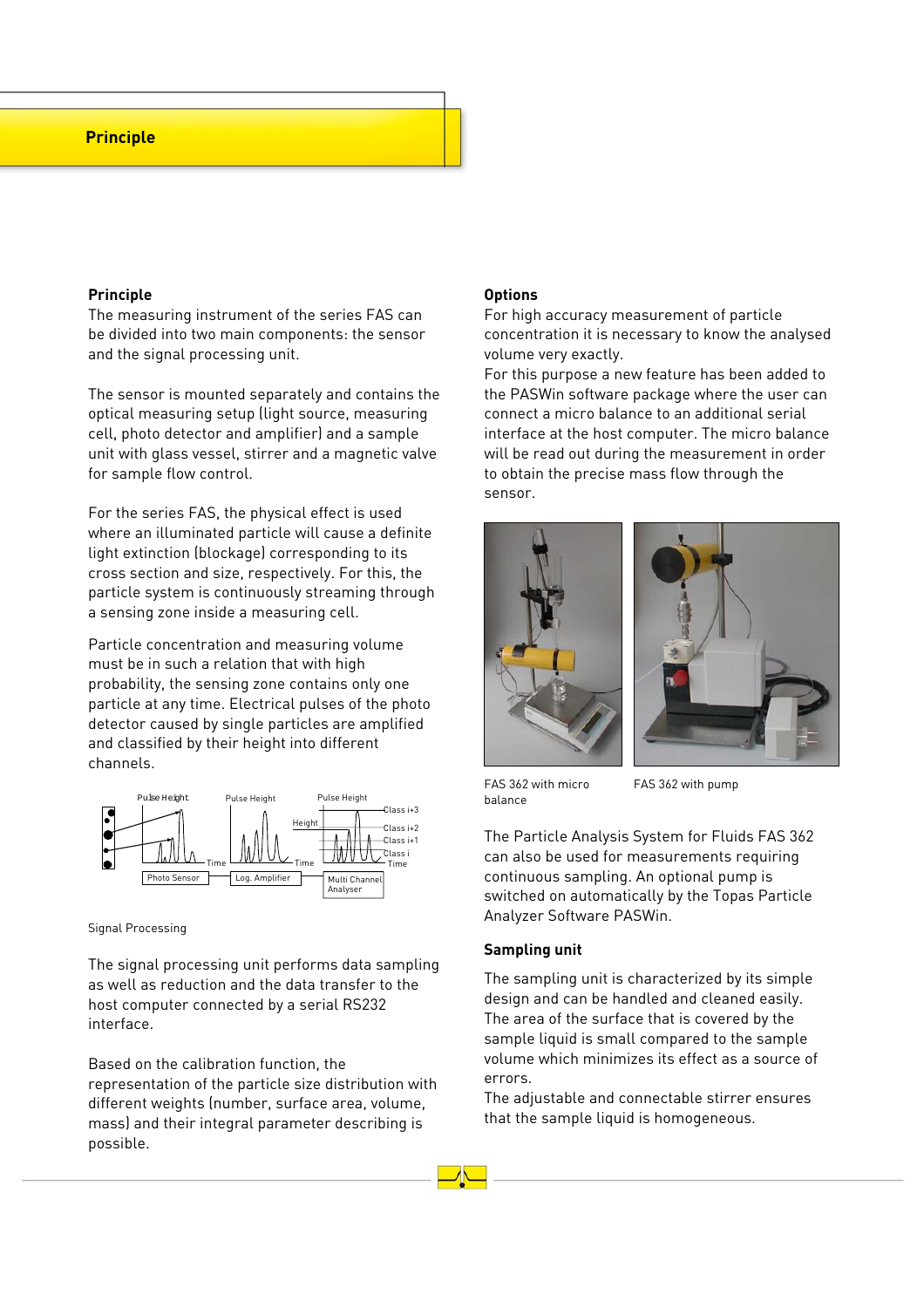# **Software PASWin**

#### **Topas Particle Analyzer Software PASWin**

- Runs under Windows®
- Calculation of different type particle size distributions weighted by number, surface or volume
- Display and printouts as graphics or table
- User defined integration limit, channel resolution, logarithmic and linear size axis
- Background measurement and real-time subtraction
- Multitasking
- Data exchange with other Windows® applications (clipboard, DDE)
- Communication with micro balance via RS232 interface (optional) for precise flow rate measurement
- Data logger for long term investigations saves single measurement particle size distributions and can be used for monitoring and for trend investigation. (Concentration,  $x_{50}$ , Sauter diameter …)

The particle analyzer software PASWin can be used to calculate particle size distribution and characteristic data of liquid dispersed particles.



Main Window of the Particle Analyzer Software PASWin showing a high-resolution size distribution diagram of monodisperse particle material

Based on calculation methods and calibration functions from channel content histograms of particle counters, particle size distributions can be calculated. Data are presented as graphics, tables or on screen or printer and stored as ASCII files.



Statistical diagram of several particle size distributions



Data logger diagram showing a monitoring result of particle size distribution



Dialog box for communication with optional micro balance